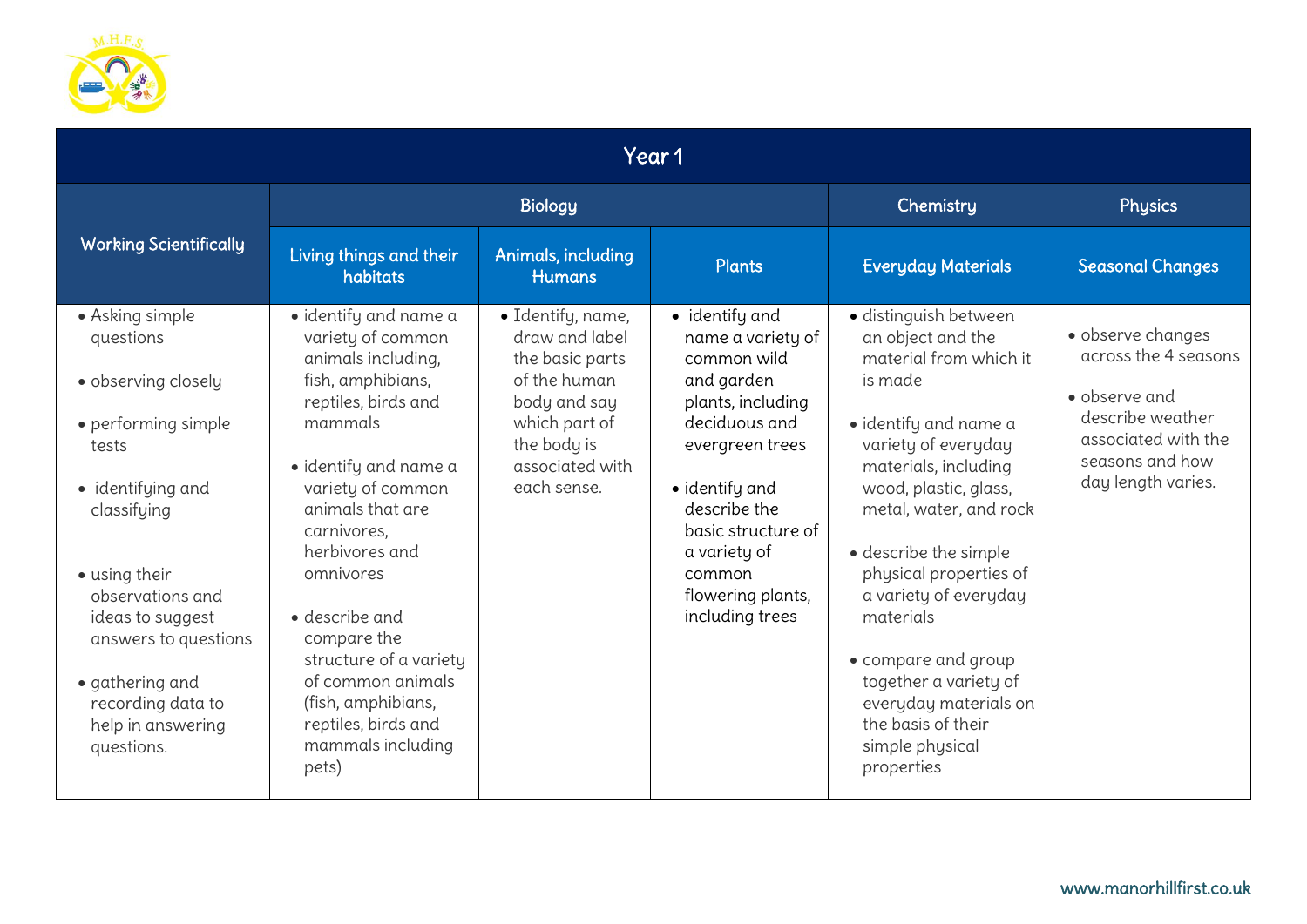

| Year 2                                                                                                                                                                                                                                                                                                                    |                                                                                                                                                                                                                                                                                                                                                                                                                                                                                                                                                                                                                                                                            |                                                                                                                                                                                                                                                                                                                                                                      |                                                                                                                                                                                                                 |                                                                                                                                                                                                                                                                                                                                                                                                                      |                     |  |  |
|---------------------------------------------------------------------------------------------------------------------------------------------------------------------------------------------------------------------------------------------------------------------------------------------------------------------------|----------------------------------------------------------------------------------------------------------------------------------------------------------------------------------------------------------------------------------------------------------------------------------------------------------------------------------------------------------------------------------------------------------------------------------------------------------------------------------------------------------------------------------------------------------------------------------------------------------------------------------------------------------------------------|----------------------------------------------------------------------------------------------------------------------------------------------------------------------------------------------------------------------------------------------------------------------------------------------------------------------------------------------------------------------|-----------------------------------------------------------------------------------------------------------------------------------------------------------------------------------------------------------------|----------------------------------------------------------------------------------------------------------------------------------------------------------------------------------------------------------------------------------------------------------------------------------------------------------------------------------------------------------------------------------------------------------------------|---------------------|--|--|
|                                                                                                                                                                                                                                                                                                                           |                                                                                                                                                                                                                                                                                                                                                                                                                                                                                                                                                                                                                                                                            | Chemistry                                                                                                                                                                                                                                                                                                                                                            | Physics                                                                                                                                                                                                         |                                                                                                                                                                                                                                                                                                                                                                                                                      |                     |  |  |
| <b>Working Scientifically</b>                                                                                                                                                                                                                                                                                             | Living things and their habitats                                                                                                                                                                                                                                                                                                                                                                                                                                                                                                                                                                                                                                           | Animals, including<br><b>Humans</b>                                                                                                                                                                                                                                                                                                                                  | <b>Plants</b>                                                                                                                                                                                                   | <b>Everyday Materials</b>                                                                                                                                                                                                                                                                                                                                                                                            | Seasonal<br>Changes |  |  |
| · asking simple<br>questions and<br>recognising that they<br>can be answered in<br>different ways<br>· observing closely,<br>using simple<br>equipment<br>• performing simple<br>tests<br>· identifying and<br>classifying in different<br>ways<br>• gathering and<br>recording data to<br>help in answering<br>questions | • explore and compare the<br>differences between things<br>that are living, dead, and<br>things that have never been<br>alive<br>· identify that most living<br>things live in habitats to<br>which they are suited and<br>describe how different<br>habitats provide for the basic<br>needs of different kinds of<br>animals and plants, and how<br>they depend on each other<br>· identify and name a variety<br>of plants and animals in their<br>habitats, including<br>microhabitats<br>• describe how animals obtain<br>their food from plants and<br>other animals, using the idea<br>of a simple food chain, and<br>identify and name different<br>sources of food | • notice that animals.<br>including humans,<br>have offspring<br>which grow into<br>adults<br>• find out about and<br>describe the basic<br>needs of animals.<br>including humans,<br>for survival (water,<br>food and air)<br>• describe the<br>importance for<br>humans of exercise.<br>eating the right<br>amounts of<br>different types of<br>food, and hygiene. | • observe and<br>describe how<br>seeds and bulbs<br>grow into mature<br>plants<br>• find out and<br>describe how<br>plants need water,<br>light and a<br>suitable<br>temperature to<br>grow and stay<br>healthy | · identify and<br>compare the<br>suitability of a<br>variety of everyday<br>materials, including<br>wood, metal, plastic,<br>glass, brick, rock,<br>paper and<br>cardboard for<br>different uses<br>• compare how<br>things move on<br>different surfaces.<br>• find out how the<br>shapes of solid<br>objects made from<br>some materials can<br>be changed by<br>squashing, bending,<br>twisting and<br>stretching |                     |  |  |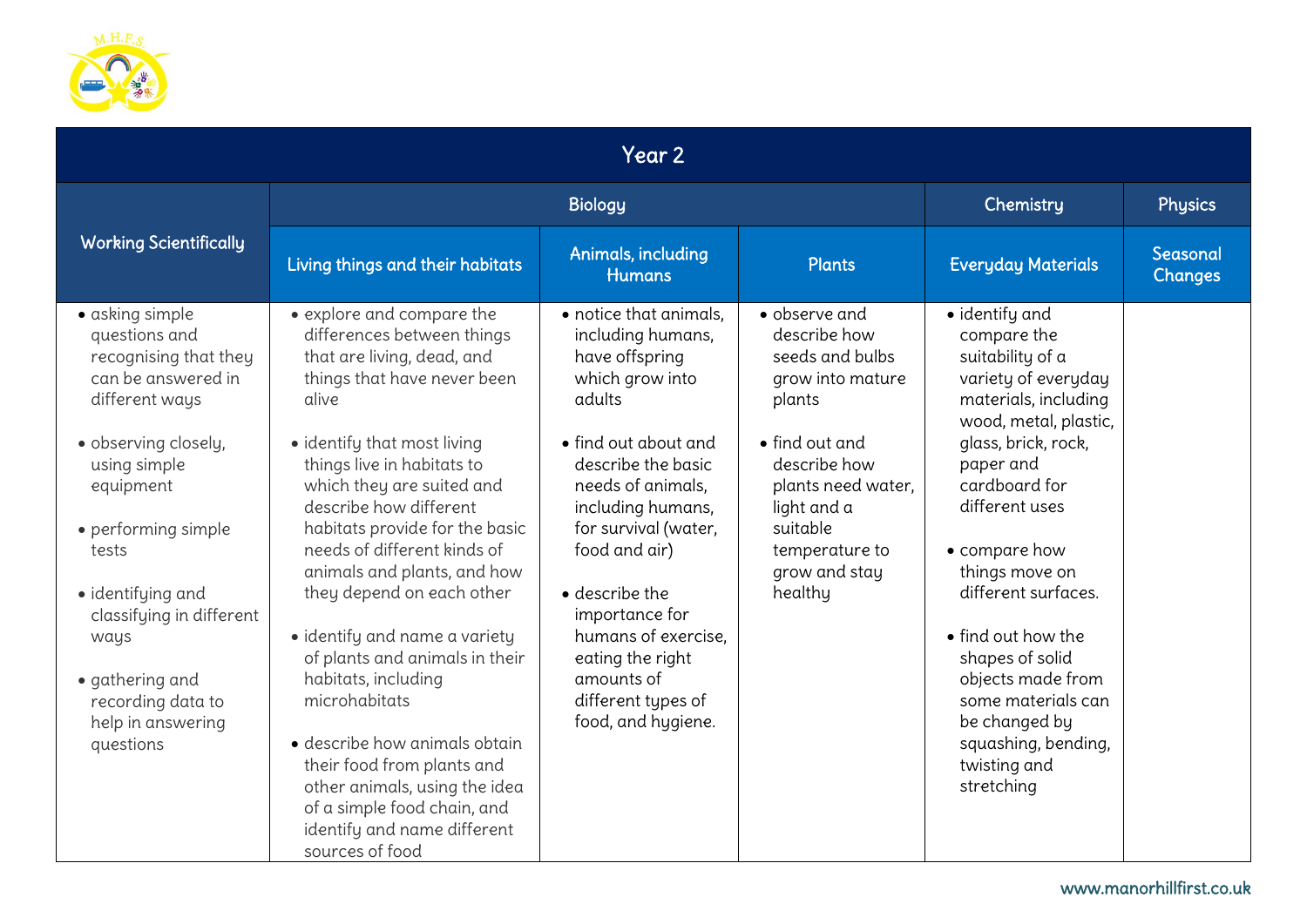

| Year <sub>3</sub>                                                                                                                                                                                                                                                                                                                                                                 |                                                                                                                                                                                                                                                                                                                                                        |                                                                                                                                                                                                                                                                                                                                                                                                                                                                                                                                                  |                                                                                                                                                                                                                                                                                                                                            |                                                                                                                                                                                                                                                                                                                                                                                                                                                                                |                                                                                                                                                                                                                                                                                              |  |
|-----------------------------------------------------------------------------------------------------------------------------------------------------------------------------------------------------------------------------------------------------------------------------------------------------------------------------------------------------------------------------------|--------------------------------------------------------------------------------------------------------------------------------------------------------------------------------------------------------------------------------------------------------------------------------------------------------------------------------------------------------|--------------------------------------------------------------------------------------------------------------------------------------------------------------------------------------------------------------------------------------------------------------------------------------------------------------------------------------------------------------------------------------------------------------------------------------------------------------------------------------------------------------------------------------------------|--------------------------------------------------------------------------------------------------------------------------------------------------------------------------------------------------------------------------------------------------------------------------------------------------------------------------------------------|--------------------------------------------------------------------------------------------------------------------------------------------------------------------------------------------------------------------------------------------------------------------------------------------------------------------------------------------------------------------------------------------------------------------------------------------------------------------------------|----------------------------------------------------------------------------------------------------------------------------------------------------------------------------------------------------------------------------------------------------------------------------------------------|--|
| <b>Working Scientifically</b>                                                                                                                                                                                                                                                                                                                                                     | <b>Biology</b>                                                                                                                                                                                                                                                                                                                                         |                                                                                                                                                                                                                                                                                                                                                                                                                                                                                                                                                  | Chemistry                                                                                                                                                                                                                                                                                                                                  | <b>Physics</b>                                                                                                                                                                                                                                                                                                                                                                                                                                                                 |                                                                                                                                                                                                                                                                                              |  |
|                                                                                                                                                                                                                                                                                                                                                                                   | Animals, including<br><b>Humans</b>                                                                                                                                                                                                                                                                                                                    | <b>Plants</b>                                                                                                                                                                                                                                                                                                                                                                                                                                                                                                                                    | <b>Materials (Rocks)</b>                                                                                                                                                                                                                                                                                                                   | Light                                                                                                                                                                                                                                                                                                                                                                                                                                                                          | <b>Forces and Magnets</b>                                                                                                                                                                                                                                                                    |  |
| · asking relevant<br>questions<br>• setting up simple<br>practical enquiries,<br>comparative tests<br>• making systematic<br>and careful<br>observations<br>· gathering,<br>recording,<br>classifying and<br>presenting data to<br>help in answering<br>questions<br>• recording findings<br>using simple<br>scientific language,<br>drawings, labelled<br>diagrams and<br>tables | • identify that<br>animals.<br>including<br>humans, need<br>the right types<br>and amount of<br>nutrition, and<br>that they<br>cannot make<br>their own food:<br>they get<br>nutrition from<br>what they eat<br>• Identify that<br>humans and<br>some other<br>animals have<br>skeletons and<br>muscles for<br>support,<br>protection and<br>movement. | · identify and describe the<br>functions of different<br>parts of flowering plants:<br>roots, stem/trunk, leaves<br>and flowers<br>• explore the requirements<br>of plants for life and<br>growth (air, light, water,<br>nutrients from soil, and<br>room to grow) and how<br>they vary from plant to<br>plant<br>• investigate the way in<br>which water is<br>transported within plants<br>• Explore the part that<br>flowers play in the life<br>cycle of flowering plants,<br>including pollination, seed<br>formation and seed<br>dispersal | • compare and group<br>together different<br>kinds of rocks on<br>the basis of their<br>appearance and<br>simple physical<br>properties<br>· describe in simple<br>terms how fossils<br>are formed when<br>things that have<br>lived are trapped<br>within rock<br>• recognise that soils<br>are made from<br>rocks and organic<br>matter. | • recognise that they<br>need light in order to<br>see things and that<br>dark is the absence<br>of light<br>• notice that light is<br>reflected from<br>surfaces<br>• recognise that light<br>from the sun can be<br>dangerous and that<br>there are ways to<br>protect their eyes<br>• recognise that<br>shadows are formed<br>when the light from a<br>light source is<br>blocked by a solid<br>object<br>• find patterns in the<br>way that the size of<br>shadows change. | • compare how<br>things move on<br>different surfaces<br>• notice that some<br>forces need<br>contact between<br>2 objects, but<br>magnetic forces<br>can act at a<br>distance<br>· observe how<br>magnets attract<br>or repel each<br>other and attract<br>some materials<br>and not others |  |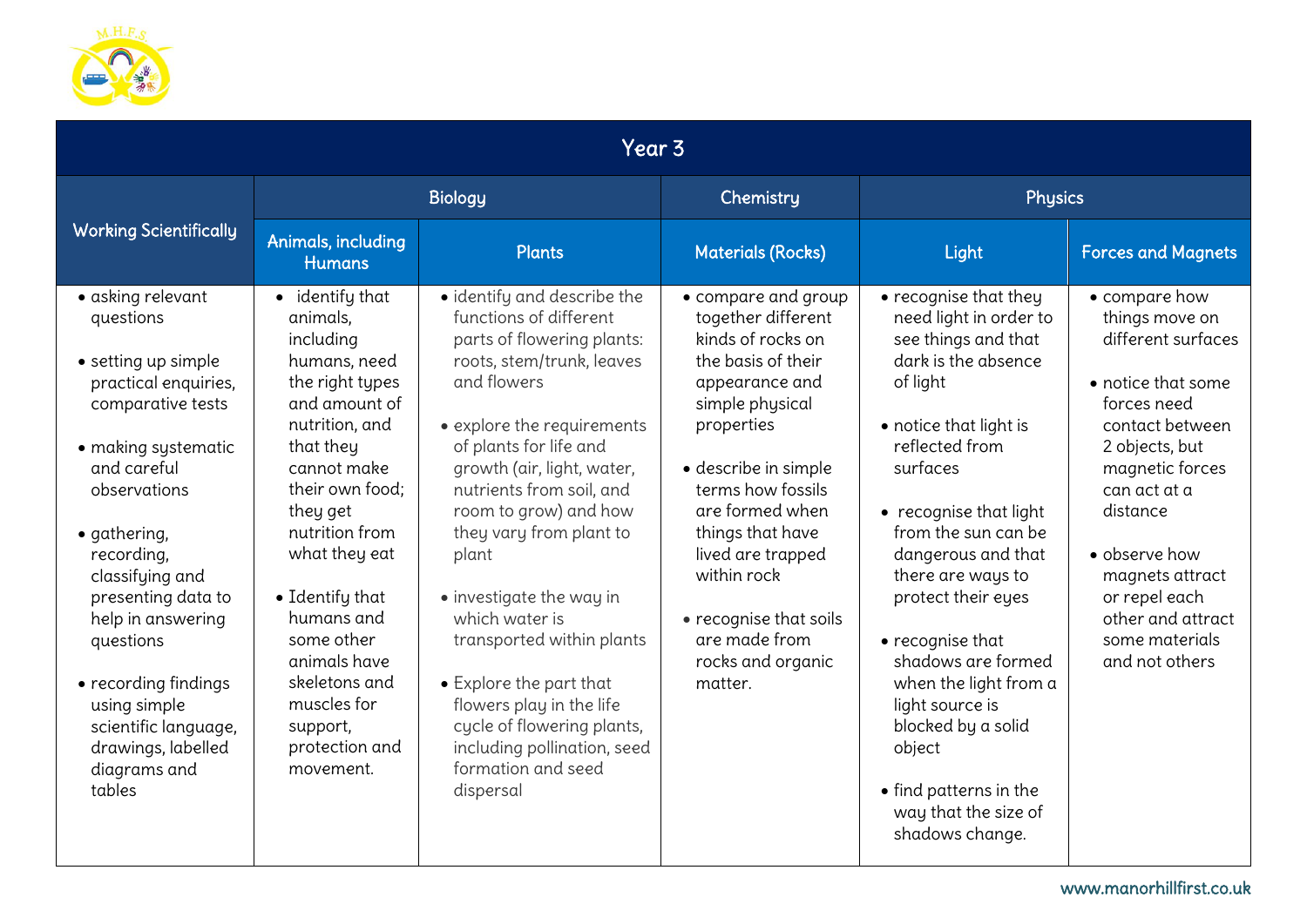| • reporting on<br>findings from<br>enquiries, including<br>oral and written<br>explanations,<br>displays<br>· using results to<br>draw simple<br>conclusions, make<br>predictions for new<br>values, suggest<br>improvements<br>· identifying<br>differences and<br>similarities to simple<br>scientific ideas and<br>processes<br>$\bullet$ using<br>straightforward<br>scientific evidence<br>to answer questions |  |  | • compare and<br>group together a<br>variety of<br>everyday<br>materials on the<br>basis of whether<br>they are<br>attracted to a<br>magnet, and<br>identify some<br>magnetic<br>materials<br>· describe magnets<br>as having 2 poles<br>• predict whether 2<br>magnets will<br>attract or repel<br>each other,<br>depending on<br>which poles are<br>facing. |
|---------------------------------------------------------------------------------------------------------------------------------------------------------------------------------------------------------------------------------------------------------------------------------------------------------------------------------------------------------------------------------------------------------------------|--|--|---------------------------------------------------------------------------------------------------------------------------------------------------------------------------------------------------------------------------------------------------------------------------------------------------------------------------------------------------------------|
|                                                                                                                                                                                                                                                                                                                                                                                                                     |  |  | www.manorhillfirst.co.uk                                                                                                                                                                                                                                                                                                                                      |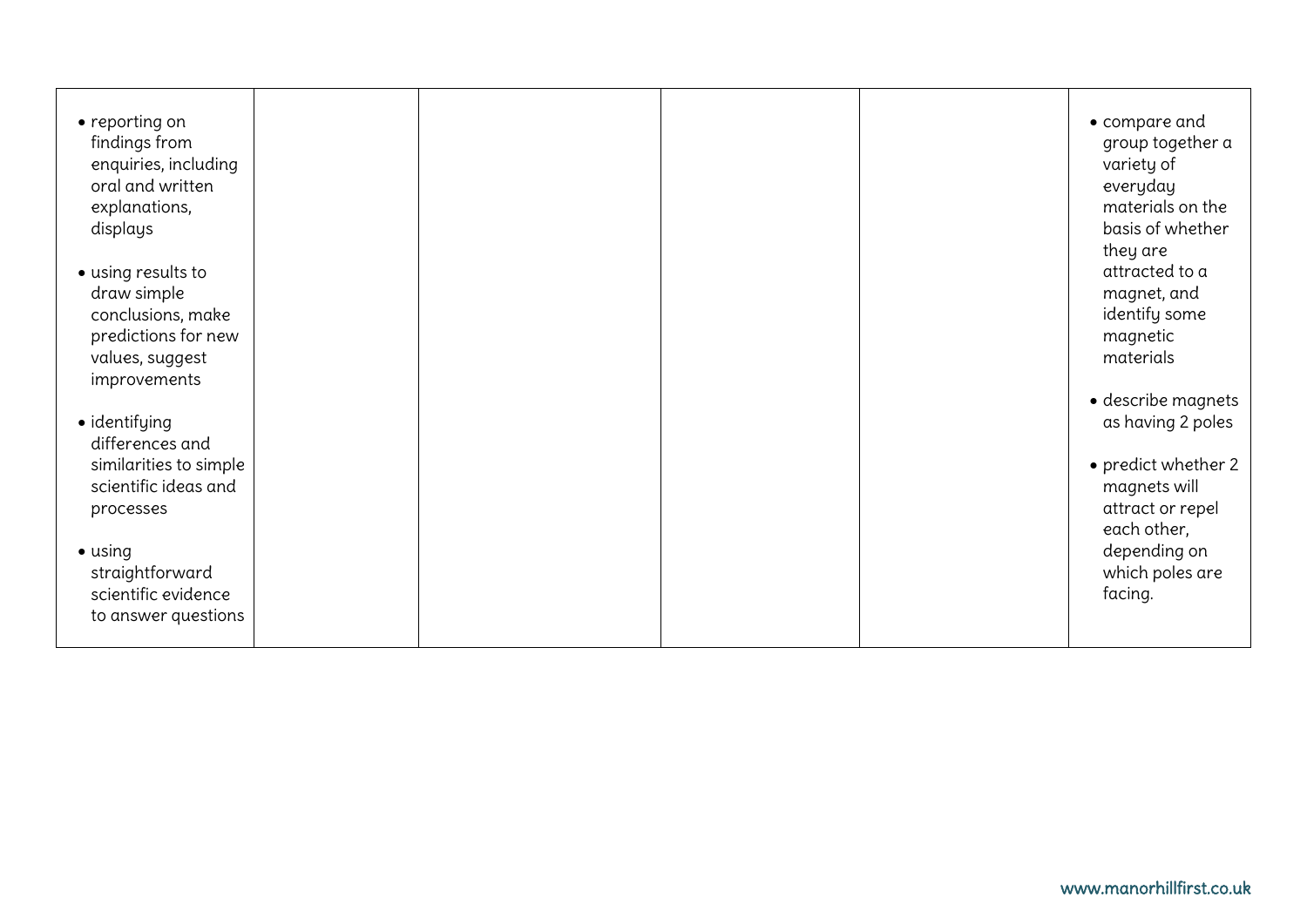

| Year 4                                                                                                                                                                                                                                                                                                                                                                                                                                                                                                                                     |                                                                                                                                                                                                                                                                                                                  |                                                                                                                                                                                                                                                                                                                                                         |                                                                                                                                                                                                                                                                                                                                                                                                                                                                                     |                                                                                                                                                                                                                                                                                                                                                                                                                         |                                                                                                                                                                                                                                                                                                                                                                                                                                  |  |
|--------------------------------------------------------------------------------------------------------------------------------------------------------------------------------------------------------------------------------------------------------------------------------------------------------------------------------------------------------------------------------------------------------------------------------------------------------------------------------------------------------------------------------------------|------------------------------------------------------------------------------------------------------------------------------------------------------------------------------------------------------------------------------------------------------------------------------------------------------------------|---------------------------------------------------------------------------------------------------------------------------------------------------------------------------------------------------------------------------------------------------------------------------------------------------------------------------------------------------------|-------------------------------------------------------------------------------------------------------------------------------------------------------------------------------------------------------------------------------------------------------------------------------------------------------------------------------------------------------------------------------------------------------------------------------------------------------------------------------------|-------------------------------------------------------------------------------------------------------------------------------------------------------------------------------------------------------------------------------------------------------------------------------------------------------------------------------------------------------------------------------------------------------------------------|----------------------------------------------------------------------------------------------------------------------------------------------------------------------------------------------------------------------------------------------------------------------------------------------------------------------------------------------------------------------------------------------------------------------------------|--|
|                                                                                                                                                                                                                                                                                                                                                                                                                                                                                                                                            | <b>Biology</b>                                                                                                                                                                                                                                                                                                   |                                                                                                                                                                                                                                                                                                                                                         | Chemistry                                                                                                                                                                                                                                                                                                                                                                                                                                                                           | <b>Physics</b>                                                                                                                                                                                                                                                                                                                                                                                                          |                                                                                                                                                                                                                                                                                                                                                                                                                                  |  |
| <b>Working Scientifically</b>                                                                                                                                                                                                                                                                                                                                                                                                                                                                                                              | Animals, including<br><b>Humans</b>                                                                                                                                                                                                                                                                              | <b>All Living Things</b>                                                                                                                                                                                                                                                                                                                                | <b>States of Matter</b>                                                                                                                                                                                                                                                                                                                                                                                                                                                             | Sound                                                                                                                                                                                                                                                                                                                                                                                                                   | <b>Electricity</b>                                                                                                                                                                                                                                                                                                                                                                                                               |  |
| • asking relevant<br>questions and using<br>different types of<br>scientific enquiries to<br>answer them<br>• setting up simple<br>practical enquiries,<br>comparative and fair<br>tests<br>· making systematic and<br>careful observations<br>and, where appropriate,<br>taking accurate<br>measurements using<br>standard units, using a<br>range of equipment,<br>including thermometers<br>and data loggers<br>· gathering, recording,<br>classifying and<br>presenting data in a<br>variety of ways to help<br>in answering questions | · describe the<br>simple functions of<br>the basic parts of<br>the digestive<br>system in humans<br>• identify the<br>different types of<br>teeth in humans<br>and their simple<br>functions<br>• construct and<br>interpret a variety<br>of food chains,<br>identifying<br>producers,<br>predators and<br>prey. | • recognise that living<br>things can be<br>grouped in a variety<br>of ways<br>• explore and use<br>classification keys to<br>help group, identify<br>and name a variety<br>of living things in<br>their local and wider<br>environment<br>• recognise that<br>environments can<br>change and that this<br>can sometimes pose<br>dangers to living thin | • compare and group<br>materials together,<br>according to<br>whether they are<br>solids, liquids or<br>gases<br>• observe that some<br>materials change<br>state when they are<br>heated or cooled.<br>and measure or<br>research the<br>temperature at<br>which this happens<br>in degrees Celsius<br>$(^{\circ}C)$<br>• identify the part<br>played by<br>evaporation and<br>condensation in the<br>water cycle and<br>associate the rate<br>of evaporation with<br>temperature. | • identify how<br>sounds are made,<br>associating some of<br>them with<br>something vibrating<br>• recognise that<br>vibrations from<br>sounds travel<br>through a medium<br>to the ear<br>• find patterns<br>between the pitch<br>of a sound and<br>features of the<br>object that<br>produced it<br>• find patterns<br>between the<br>volume of a sound<br>and the strength of<br>the vibrations that<br>produced it. | · identify<br>common<br>appliances that<br>run on<br>electricity<br>$\bullet$ construct a<br>simple series<br>electrical circuit,<br>identifying and<br>naming its basic<br>parts, including<br>cells, wires,<br>bulbs, switches<br>and buzzers<br>· identify whether<br>or not a lamp<br>will light in a<br>simple series<br>circuit, based on<br>whether or not<br>the lamp is part<br>of a complete<br>loop with a<br>battery |  |